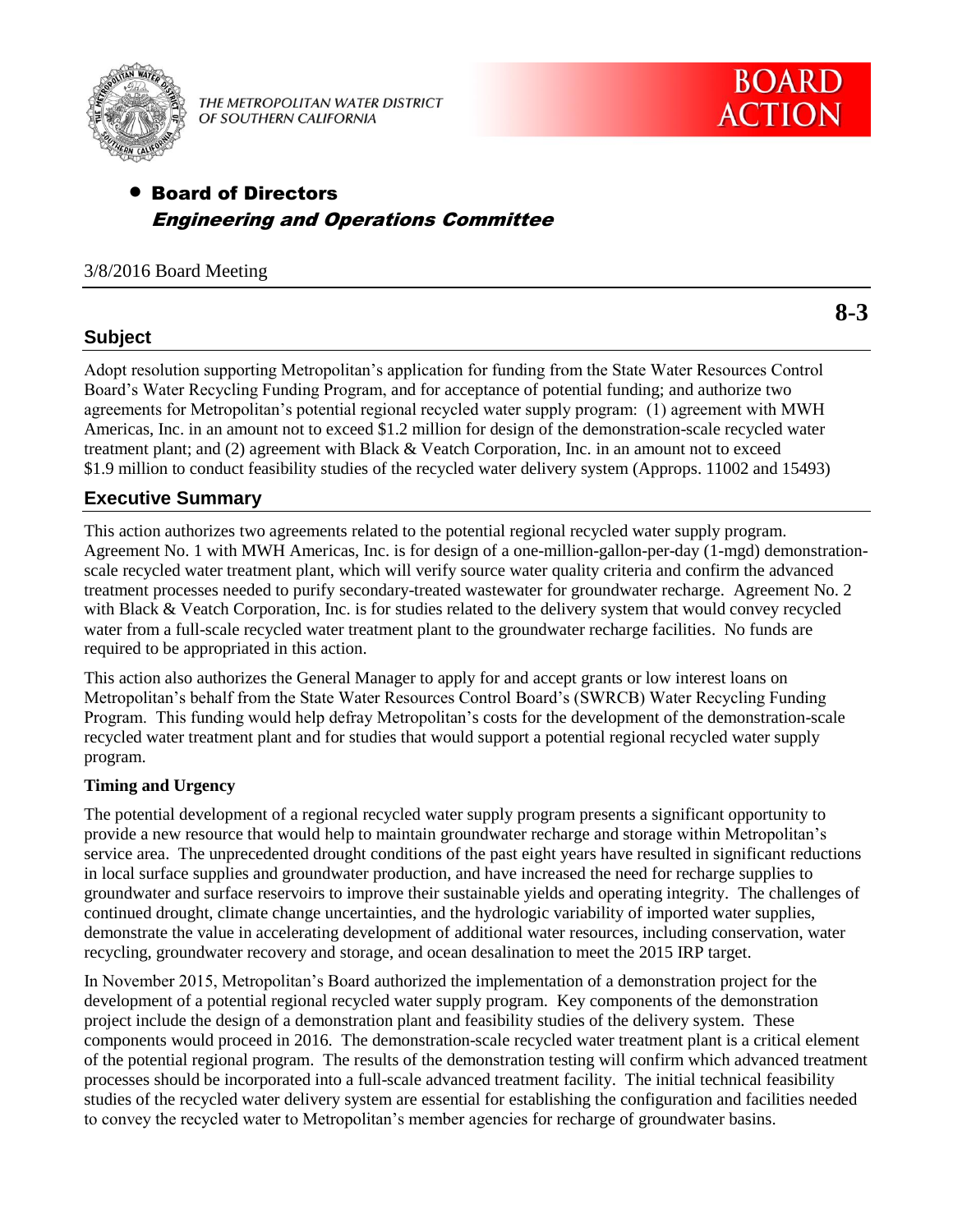The demonstration-scale recycled water treatment plant is a capital project under Metropolitan's Capital Investment Plan (CIP), and funds are available within Metropolitan's capital expenditure plan for fiscal year  $2015/16$ . The feasibility studies will be conducted with operation and maintenance (O&M) funds during fiscal year 2015/16. If awarded, any funding from the SWRCB's Water Recycling Funding Program would help defray Metropolitan's costs for the potential regional recycled water supply program.

# **Details**

## **Background**

In November 2015, Metropolitan's Board authorized an agreement with the County Sanitation District No. 2 of Los Angeles County (Sanitation District) for implementation of a demonstration project that would serve as the first step in development of a potential regional recycled water supply program. The Board also appropriated \$15 million for the design, construction, and operation of a 1-mgd demonstration-scale recycled water treatment plant as part of the demonstration project.

The demonstration project will serve as a proof of concept and will provide critical information needed to move forward with the potential regional recycled water supply program. The demonstration project contains three components:

- 1. Design, construction, and operation of a 1-mgd demonstration-scale recycled water treatment plant that will verify source water quality criteria and confirm the advanced treatment processes needed to purify water for groundwater recharge.
- 2. Technical feasibility studies of the recycled water delivery system that will: (a) determine program capacity, phasing, and timing; (b) investigate delivery system facilities, alignments, rights-of-way and substructures; (c) develop initial cost estimates; and (d) assess environmental and regulatory requirements.
- 3. A financing plan to assess the economic viability of a full-scale regional recycled water supply program.

Staff recommends that two professional services agreements move forward in order to implement the demonstration project. The design of the demonstration-scale recycled water treatment plant is anticipated to be completed within one year. After completion of the design and technical feasibility studies, staff will return to the Board to present the findings and recommend award of a construction contract for the demonstration-scale recycled water treatment plant. The studies will provide the basis for recommendations on proceeding with the full-scale regional recycled water supply program.

The SWRCB funding provides assistance with planning, design, and construction of water recycling projects that offset or augment fresh water supplies through Proposition 1 and the Clean Water State Revolving Fund. Projects may be funded through a combination of grants or loans. Both planning and construction projects are eligible, with up to \$75,000 available for each planning grant and \$15 million for each construction grant. A board resolution is required as part of an agency's funding application. The board resolution must document the governing body's support of the application and must be submitted before the application is approved. The subject resolution will not obligate Metropolitan to accept any funding. Following award by the SWRCB, Metropolitan would have the discretion to accept or decline the potential funding. The funding that would be sought in this process would be to defray the costs of the demonstration project and for studies of groundwater basins that could receive water from any potential full-scale water recycling program.

### **Agreement No. 1 - Design of the Demonstration-Scale Recycled Water Treatment Plant – MWH Americas, Inc.**

The 1-mgd demonstration-scale recycled water treatment plant will be located at the Sanitation District's Joint Water Pollution Control Plant in Carson. The demonstration plant will test the effectiveness of various advanced water treatment processes for approximately one year to gather the required technical data for regulatory approval of the potential regional recycled water supply program. The demonstration plant will also establish design criteria and funding needs for a full-scale facility, and will support the program's public outreach effort.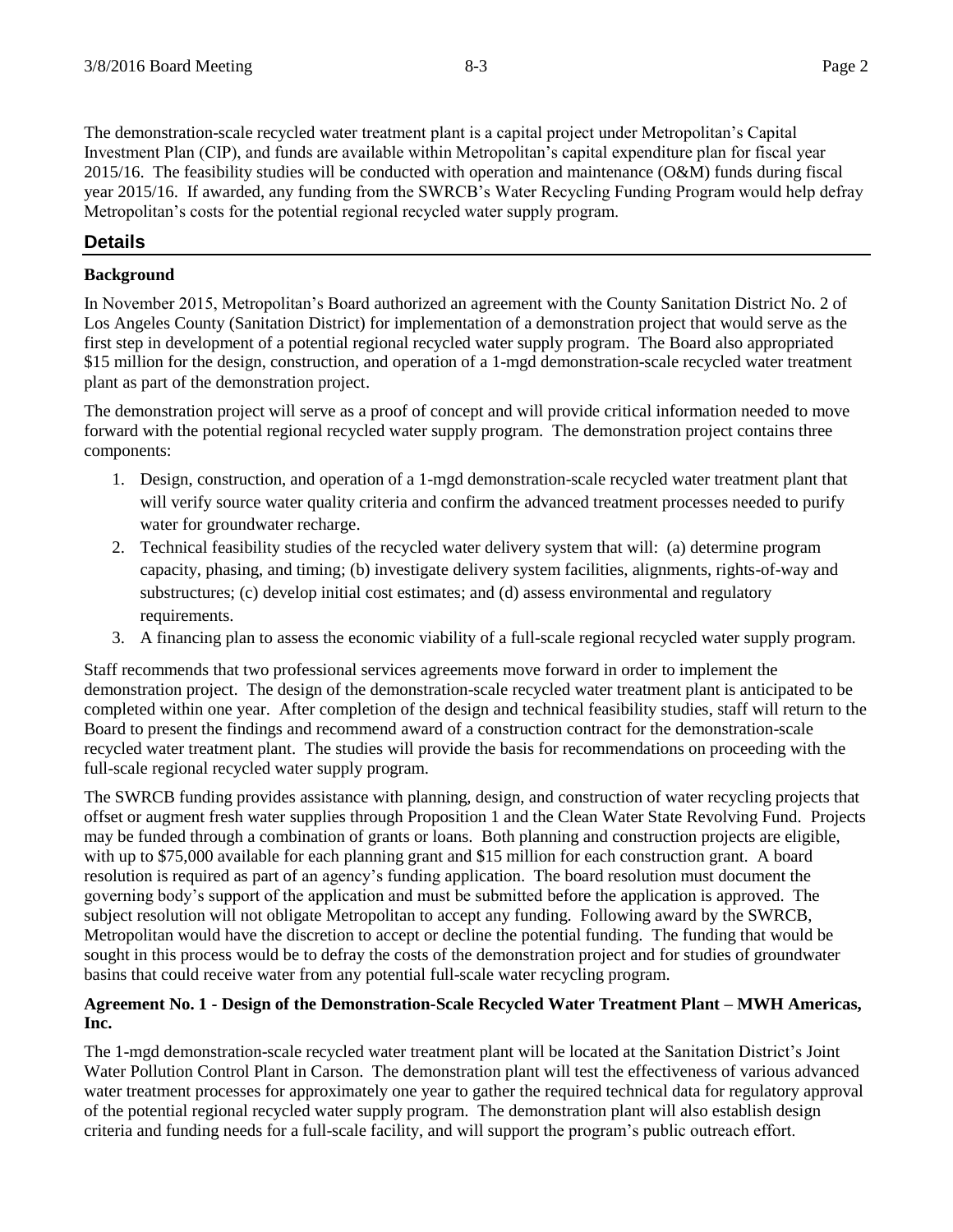A Title 22 Engineering Report will be prepared for the ultimate permitting of a full-scale facility. This work will be performed by a specialized consultant. During the design phase of the demonstration plant, the consultant will be responsible for: (1) development of the treatment trains; (2) conceptual and final design of demonstration testing and support facilities; and (3) development of a conceptual testing plan.

Conceptual and final design of the demonstration plant will rely on a collaborative effort by Metropolitan staff, the specialized consultant, and Sanitation District staff. Metropolitan and the Sanitation District will be responsible for reviewing the consultant's work and providing technical oversight.

The conceptual and final design of the demonstration-scale recycled water treatment plant is recommended to be performed by MWH Americas, Inc. (MWH) under a new professional services agreement. The selection followed a competitive process via Request for Proposals No. 1116. MWH was selected based on the technical qualifications of staff assigned to the project, the proposed implementation plan, and previous experience on recycled water treatment projects. For this agreement, Metropolitan established a Small Business Enterprise (SBE) or Disabled Veteran Business Enterprise (DVBE) participation level of 10 percent. MWH has agreed to meet this level of participation. The subconsultants planned under this agreement are listed in **Attachment 1**.

This action authorizes an agreement with MWH in an amount not-to-exceed \$1.2 million, for design of the demonstration-scale recycled water treatment plant.

### **Agreement No. 2 - Feasibility Studies of the Recycled Water Delivery System – Black & Veatch Corporation, Inc.**

Technical feasibility studies for the delivery system related to the potential regional recycled water supply program will be conducted by a specialized consultant. The purpose of these studies is to investigate the feasibility of constructing a regional system to deliver purified water to groundwater basins within Metropolitan's service area. The facility and operational requirements for the delivery of purified water to recharge multiple groundwater systems will be evaluated. The regional system would potentially include large-diameter pipelines with short tunnel reaches, sections with jacked pipe or other trenchless technologies, and multiple pump stations.

The consultant will be responsible for delivering a complete feasibility-level assessment and recommendations for the pipelines, pump stations, and other features required for the delivery system. This work will aid in determining future design features, developing cost estimates for various options, and providing input to environmental feasibility studies that will be underway at the same time.

The technical feasibility studies are recommended to be conducted by Black & Veatch Corporation, Inc. (Black & Veatch) under a new professional services agreement. The selection followed a competitive process via Request for Proposals No. 1126. Black & Veatch was selected based on the technical qualifications of staff assigned to the project, the proposed implementation plan, and previous experience on large delivery system projects. For this agreement, Metropolitan established a SBE/DVBE participation level of 25 percent. Black & Veatch has agreed to meet this level of participation. The subconsultants planned under this agreement are listed in **Attachment 1**.

This action authorizes an agreement with Black & Veatch in an amount not-to-exceed \$1.9 million, to conduct technical feasibility studies for the delivery system related to the potential regional recycled water supply program.

# **Application for Water Recycling Funding**

Under the SWRCB's Water Recycling Funding Program, Metropolitan is eligible to apply for grant funding up to \$75,000 for each planning project and up to \$15 million for each construction project under the potential regional recycled water supply program. At this time, staff is considering a request of \$75,000 for each of seven planning grants from the Water Recycling Funding Program to conduct feasibility studies for the potential regional recycled water supply program. One application would be submitted for the studies related to the demonstration-scale recycled water treatment plant, while six applications would be submitted for each of the potential groundwater recharge basins. The total grant funding requested would be \$525,000.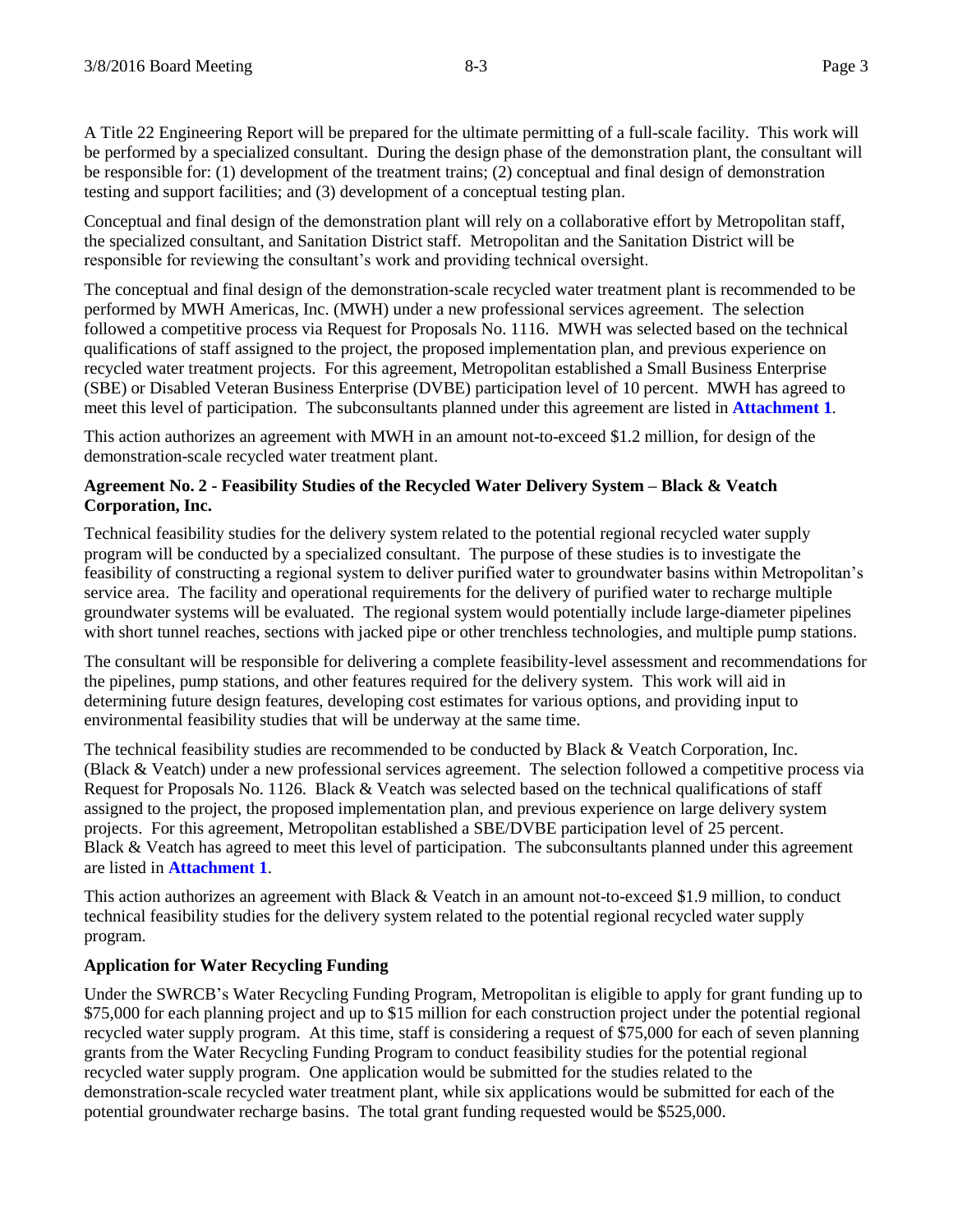This action adopts a resolution supporting Metropolitan's application for funding from the SWRCB's Water Recycling Funding Program, and authorizes the General Manager to accept the funding and enter into contract(s) with SWRCB in a form approved by the General Counsel.

## **Summary**

This action authorizes Metropolitan to enter into two professional services agreements related to the potential regional recycled water supply program, and adopts a resolution supporting Metropolitan's application for financial assistance from the SWRCB's Recycled Water Funding Program.

The demonstration-scale recycled water treatment plant is a capital project within Metropolitan's CIP. Funds for this project were appropriated in November 2015, and are available within Metropolitan's capital expenditure plan for fiscal year 2015/16. The feasibility studies for the recycled water delivery system will be completed with O&M funds during fiscal year 2015/16. No funds are required to be appropriated in this action.

See **Attachment 1** for the listing of Subconsultants for Agreements, **Attachment 2** for the Resolution Supporting SWRCB Water Recycling Funding Program Application, and **Attachment 3** for the Location Map.

### *Project Milestones*

December 2016 – Completion of feasibility studies and financing plan for the potential regional recycled water supply program

May 2017 – Board award of construction contract for the demonstration-scale recycled water treatment plant

# **Policy**

Metropolitan Water District Administrative Code Section 8121: General Authority of the General Manager to Enter Contracts

By Minute Item 42287, dated February 11, 1997, the Board adopted a set of policy principles on water recycling

Metropolitan Board Report No. 01122016 IRP 8-3 B-L, "2015 Integrated Water Resources Plan Update," adopted January 2016

# **California Environmental Quality Act (CEQA)**

# **CEQA determinations for Option #1:**

**Agreement No. 1** - The proposed action was previously determined to be categorically exempt under the provisions of CEQA and the State CEQA Guidelines. On November 10, 2015, the Board determined that the design, construction, and operation of the demonstration plant was exempt under Class 1, Section 15301; Class 3, Section 15303; Class 4, Section 15304; and Class 6, Section 15306 of the State CEQA Guidelines. A Notice of Exemption was filed on the project at that time and the statute of limitations has ended. With the current action, there is no substantial change proposed to the project since the original Notice of Exemption was filed. Hence, the previous environmental documentation in conjunction with the current action fully complies with CEQA and the State CEQA Guidelines. Accordingly, no further CEQA documentation is necessary for the Board to act with regards to the proposed action.

The CEQA determination is: Determine that the proposed action has been previously addressed in the 2015 Notice of Exemption (Class 1, Class 3, Class 4, and Class 6; Sections 15301, 15303, 15304, and 15306 of the State CEQA Guidelines) and that no further environmental analysis or documentation is required.

**Agreement No. 2** - The studies authorized under Agreement No. 2 are exempt under the provisions of CEQA and the State CEQA Guidelines, since they involve only feasibility and planning studies for possible future actions, as well as basic data collection and resource evaluation activities which do not result in a serious or major disturbance to an environmental resource. These activities may be strictly for information gathering purposes, or as part of a study leading to actions which a public agency has not yet approved, adopted, or funded. Accordingly, authorization of Agreement No. 2 qualifies for both a statutory exemption (Section 15262 of the State CEQA Guidelines) and a categorical exemption (Class 6, Section 15306 of the State CEQA Guidelines).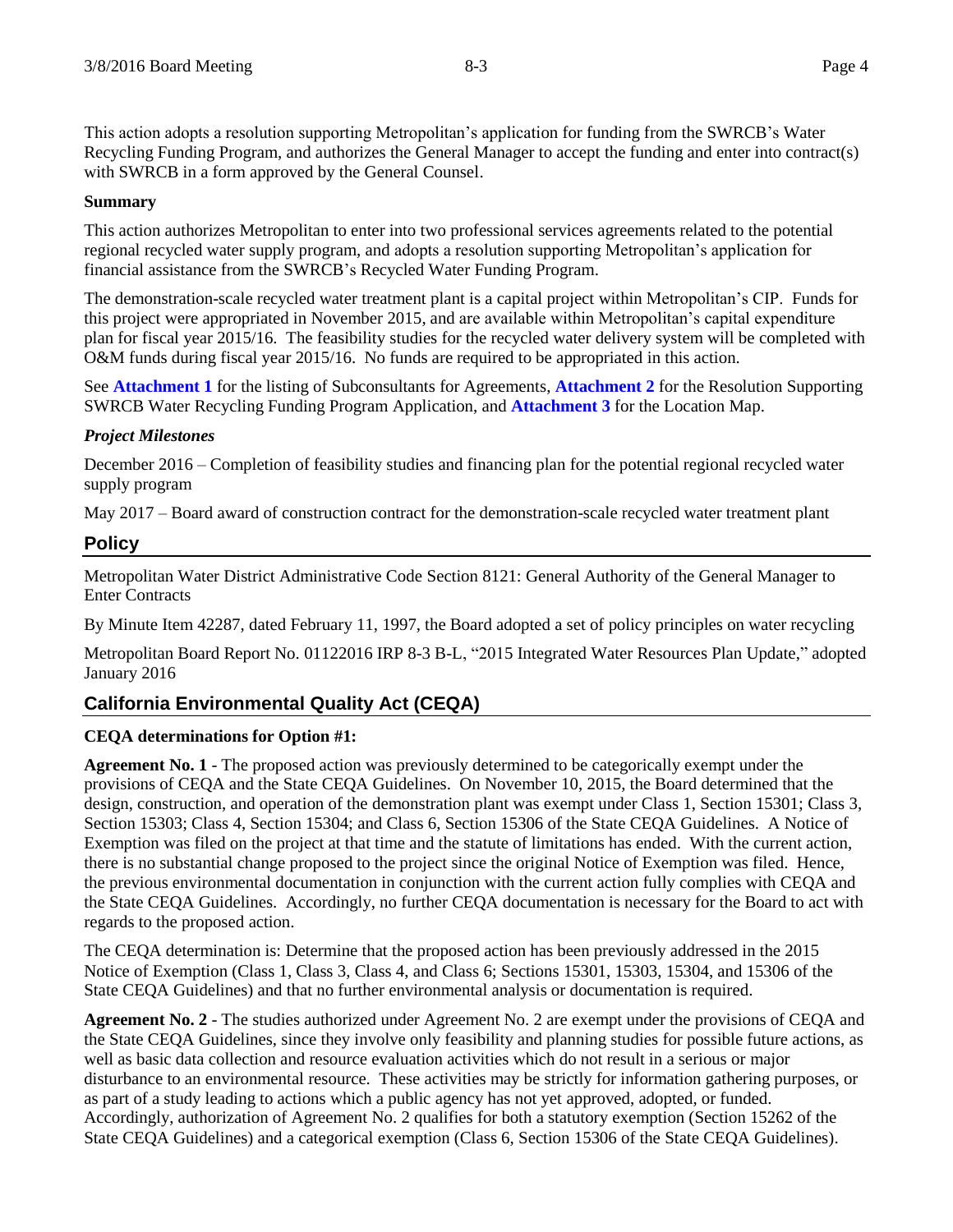The CEQA determination is: Determine that the proposed action is exempt from CEQA pursuant to Sections 15262 and 15306 of the State CEQA Guidelines.

**Application for Water Recycling Funding** - The authorization to apply for and accept grants or low interest loans from the SWRCB's Water Recycling Funding Program is categorically exempt under the provisions of CEQA and the State CEQA Guidelines. The overall program will involve carrying out future preliminary studies and environmental analyses for the potential regional recycled water supply program. These preliminary studies and investigations would consist of basic data collection and resource evaluation activities, which do not result in a serious or major disturbance to an environmental resource. This may be strictly for information gathering purposes, or as part of a study leading to an action that a public agency has not yet approved, adopted, or funded. Accordingly, the proposed actions qualify as both a statutory exemption (Section 15262 of the State CEQA Guidelines) and a categorical exemption (Section 15306 of the State CEQA Guidelines). Furthermore, the funding mechanism in support of the proposed program is not defined as a project under CEQA and is therefore not subject to the CEQA process (Section 15378(b) of the State CEQA Guidelines). Before any final commitment of resources is made via execution of a contract with the SWRCB, Metropolitan will complete any required analysis pursuant to CEQA.

The CEQA determination is: Determine that the proposed action is not defined as a project and is exempt from CEQA pursuant to Sections 15262, 15306 and 15378(b) of the State CEQA Guidelines.

# **CEQA determination for Option #2:**

None required

# **Board Options**

#### **Option #1**

Adopt the CEQA determination that the proposed actions are not defined as a project and/or are statutorily and categorically exempt, and

- a. Adopt a resolution supporting Metropolitan's application to SWRCB's Water Recycling Funding Program, and authorize the General Manager to accept potential grant funding or low interest loans, and to enter into an agreement with SWRCB in a form approved by the General Counsel;
- b. Authorize agreement with MWH Americas, Inc. in an amount not to exceed \$1.2 million for design of the demonstration-scale recycled water treatment plant; and
- c. Authorize agreement with Black & Veatch Corporation, Inc. in an amount not to exceed \$1.9 million to conduct initial feasibility studies of the recycled water delivery system.

**Fiscal Impact:** Funds for the demonstration-scale recycled water treatment plant were previously appropriated. The feasibility studies will be completed with O&M funds during fiscal year 2015/16. Up to \$525,000 in grant funding may be awarded from the SWRCB's Water Recycling Funding Program to defray Metropolitan's costs for board-authorized planning projects related to the potential regional recycled water supply program.

**Business Analysis:** This project would advance the development of significant water reuse for the recharge of groundwater basins in Southern California, and would augment regional supplies for Metropolitan's entire service area to deal with droughts, climate change, seismic risks, and to meet Integrated Resource Plan resource targets.

#### **Option #2**

Do not authorize the professional services agreements and do not adopt the resolution supporting Metropolitan's application for SWRCB funding.

#### **Fiscal Impact:** None

**Business Analysis:** This option would forgo an opportunity to receive SWRCB funding and to develop a significant recycled water resource to meet the increasing need for groundwater and surface reservoir recharge supplies, and to increase the region's water supply to deal with droughts, climate change, seismic risks, and to meet Integrated Resource Plan resource targets.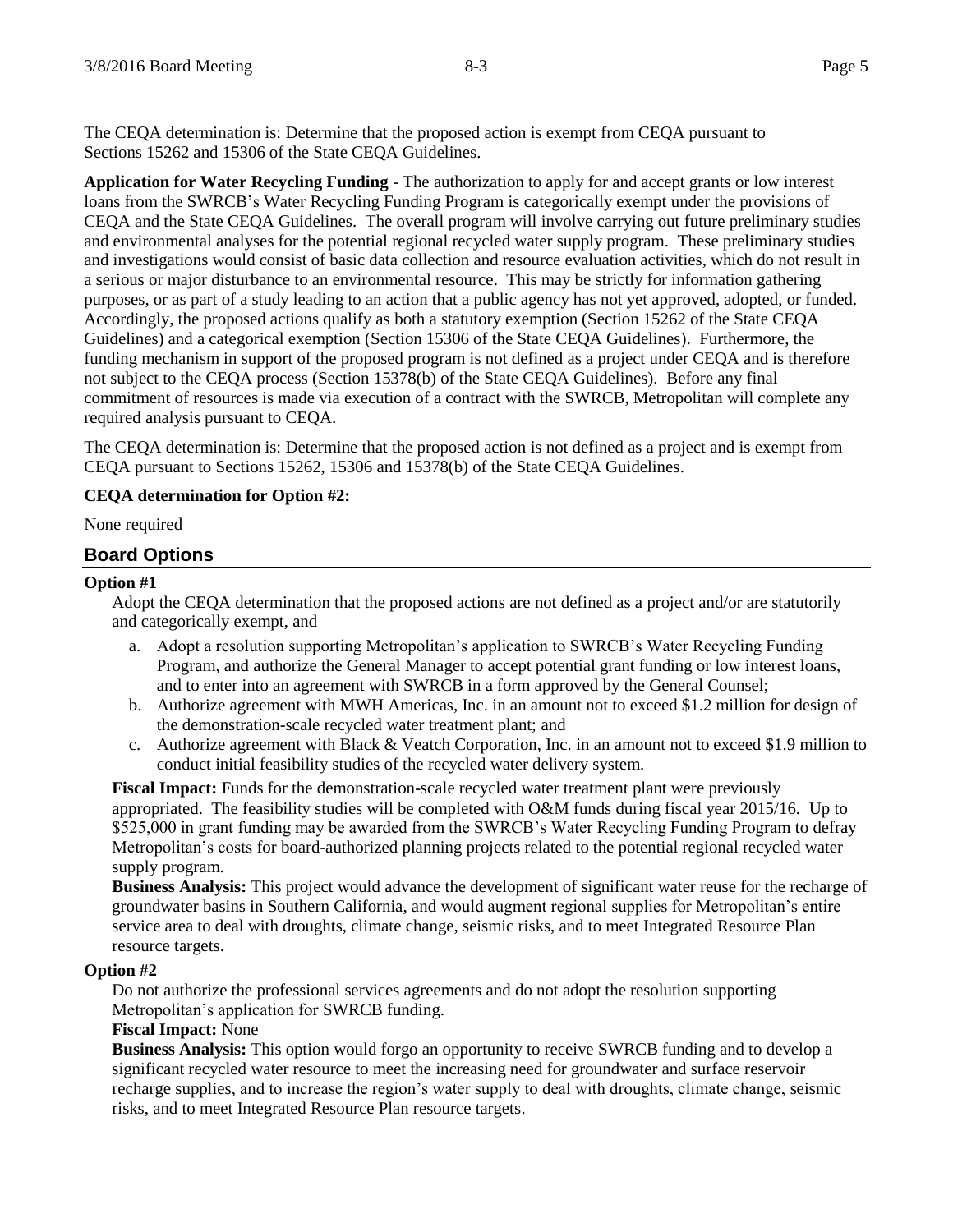# **Staff Recommendation**

Option #1

*Gordon Johnson Manager/Chief Engineer Engineering Services*

2/23/2016

*Date*

2/24/2016 *Jeffrey Kightlinger Géneral Manager Date*

**Attachment 1 – Subconsultants for Agreements Attachment 2 – Resolution Supporting SWRCB Water Recycling Funding Program Application Attachment 3 – Location Map**

Ref# es12641427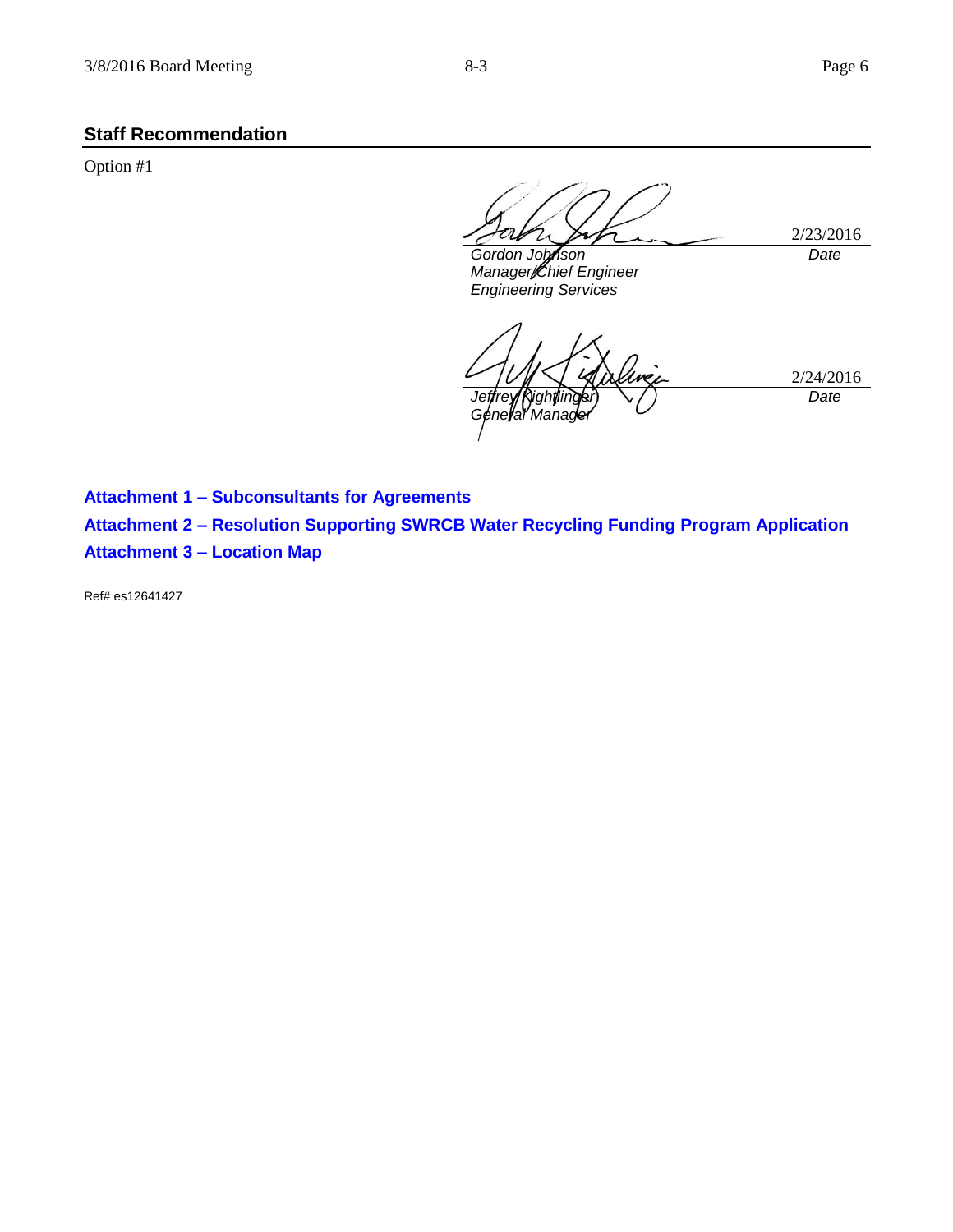### **The Metropolitan Water District of Southern California**

# **Subconsultants for Agreements**

#### **Agreement No. 1 Design of the Demonstration-Scale Recycled Water Treatment Plant**

### **Prime Consultant: MWH Americas, Inc.**

| <b>Subconsultant and Location</b>              |
|------------------------------------------------|
|                                                |
| Trussell Tech Inc., Pasadena, CA               |
| Carollo Engineers Inc., Los Angeles, CA        |
| DDB Engineering Inc., Irvine, CA               |
|                                                |
| Katz & Associates, Los Angeles, CA             |
| William R. Mills & Associates, Yorba Linda, CA |

# **Agreement No. 2 Feasibility Studies of the Recycled Water Delivery System**

### **Prime Consultant: Black & Veatch Corporation, Inc.**

| <b>Subconsultant and Location</b>               |
|-------------------------------------------------|
| CDM Smith Inc., Los Angeles, CA                 |
|                                                 |
| DDB Engineering Inc., Irvine, CA                |
| GeoPentech Inc., Santa Ana, CA                  |
| Melissa Blanton, Laguna Woods, CA               |
| Minagar & Associates, Irvine, CA                |
| MWA Architects, Irvine, CA                      |
| Project Line Technical Services, Costa Mesa, CA |
| Todd Groundwater, Alameda, CA                   |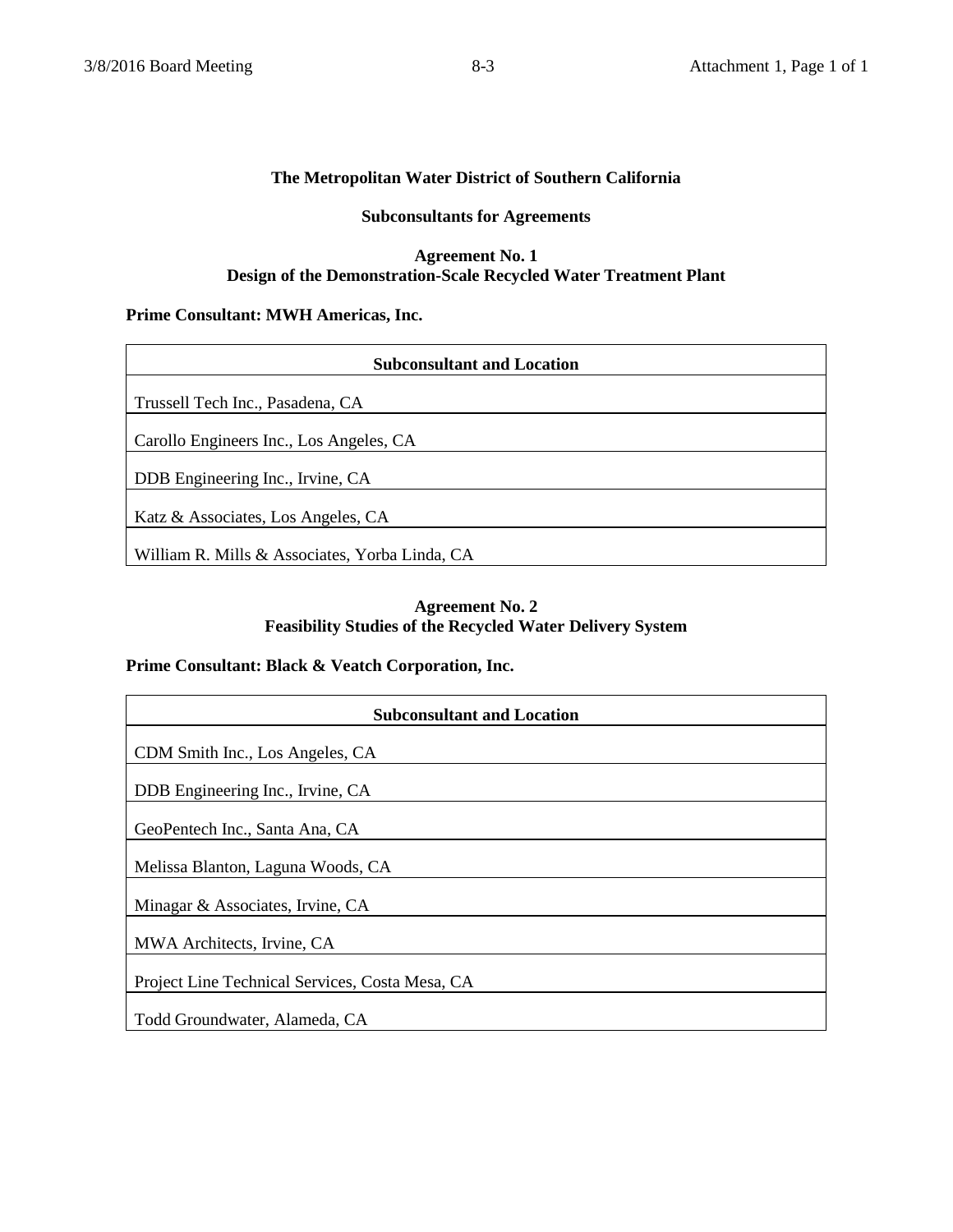# **Resolution Supporting SWRCB Water Recycling Funding Program Application**

# RESOLUTION \_\_\_\_

## RESOLUTION OF THE BOARD OF DIRECTORS OF THE METROPOLITAN WATER DISTRICT OF SOUTHERN CALIFORNIA IN SUPPORT OF ITS PROPOSAL FOR FUNDING UNDER THE WATER RECYCLING FUNDING PROGRAM AND TO AUTHORIZE THE EXECUTION OF A FINANCING AGREEMENT, AMENDMENTS AND REQUIRED ASSOCIATED RESPONSIBILITIES

FOR

### POTENTIAL REGIONAL RECYCLED WATER SUPPLY PROGRAM

WHEREAS, The Metropolitan Water District of Southern California (Metropolitan) desires to request funding from the State of California for the costs for the planning, design, and construction of all components of the Potential Regional Recycled Water Supply Program (Project); and

WHEREAS, Metropolitan Board of Directors has authorized development of studies, investigations and assessments for the Project that will include but not be limited to construction and operation of a 1-mgd Demonstration Plant, feasibility studies to determine the treatment, conveyance, recharge and extraction requirements, and a Finance Plan to determine overall program costs, program financing options and member agency agreements to purchase the water; and,

WHEREAS, Metropolitan intends to finance the Project with the assistance of funds provided by the State of California acting by and through the State Water Resources Control Board (SWRCB); and

WHEREAS, the SWRCB requires that Metropolitan indicate by resolution that it has designated an authorized representative or their designee to sign and file the funding application, provide the assurances, certifications, and commitments required for the financial assistance application, including executing a financial assistance agreement from the SWRCB and any amendments or changes thereto, and carry out Metropolitan's responsibilities under the agreement, including certifying disbursement requests on behalf of Metropolitan and compliance with applicable state and federal laws.

NOW, THEREFORE, BE IT RESOLVED by the Board of Directors of The Metropolitan Water District of Southern California that the Board supports Metropolitan's application for funding from the SWRCB for the planning, design, and construction of all components of the Potential Regional Recycled Water Supply Program (Project);

BE IT FURTHER RESOLVED that Metropolitan's Board authorizes Metropolitan's General Manager to sign and file, for and on behalf of Metropolitan, a Financial Assistance Application for a funding agreement with SWRCB for the Project;

BE IT FURTHER RESOLVED that Metropolitan's Board delegates legal authority to Metropolitan's General Manager to provide the assurances, certifications, and commitments, required for the financial assistance application, including executing a financial assistance agreement from SWRCB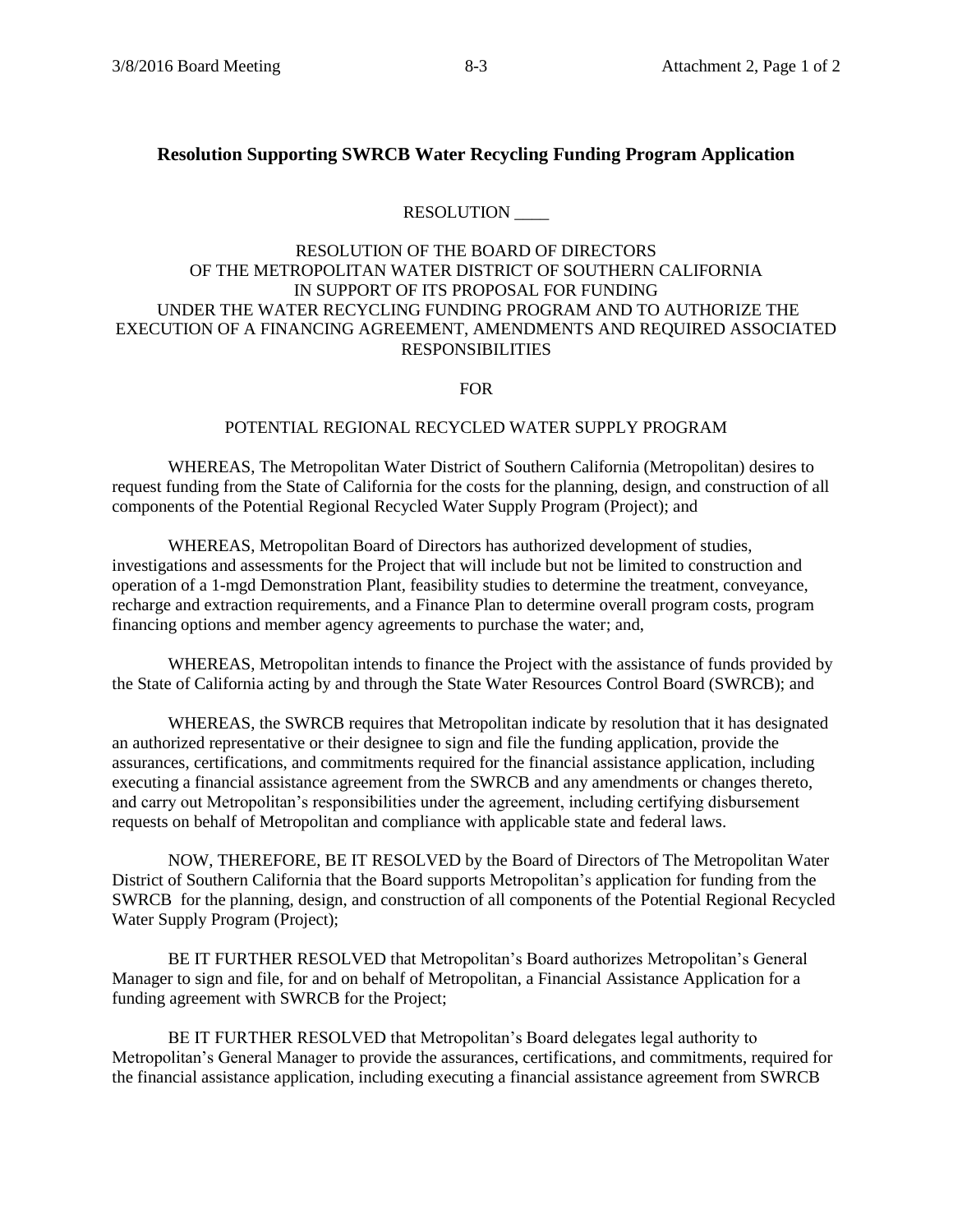and any amendments, subject to the approval of the General Counsel, relevant to the receipt of the requested Water Recycling Funding Program.

BE IT FURTHER RESOLVED that Metropolitan's General Manager, or his/her designee, is designated to represent Metropolitan is carrying out Metropolitan's responsibilities under the funding agreement, including certifying disbursement request on behalf of Metropolitan and compliance with applicable state and federal laws.

I HEREBY CERTIFY that the foregoing is a full, true, and correct copy of a resolution duly and regularly adopted by the Board of Directors of The Metropolitan Water District of Southern California at its meeting held March 8, 2016.

> Secretary of the Board of Directors of The Metropolitan Water District of Southern California

\_\_\_\_\_\_\_\_\_\_\_\_\_\_\_\_\_\_\_\_\_\_\_\_\_\_\_\_\_\_\_\_\_\_\_\_\_\_\_